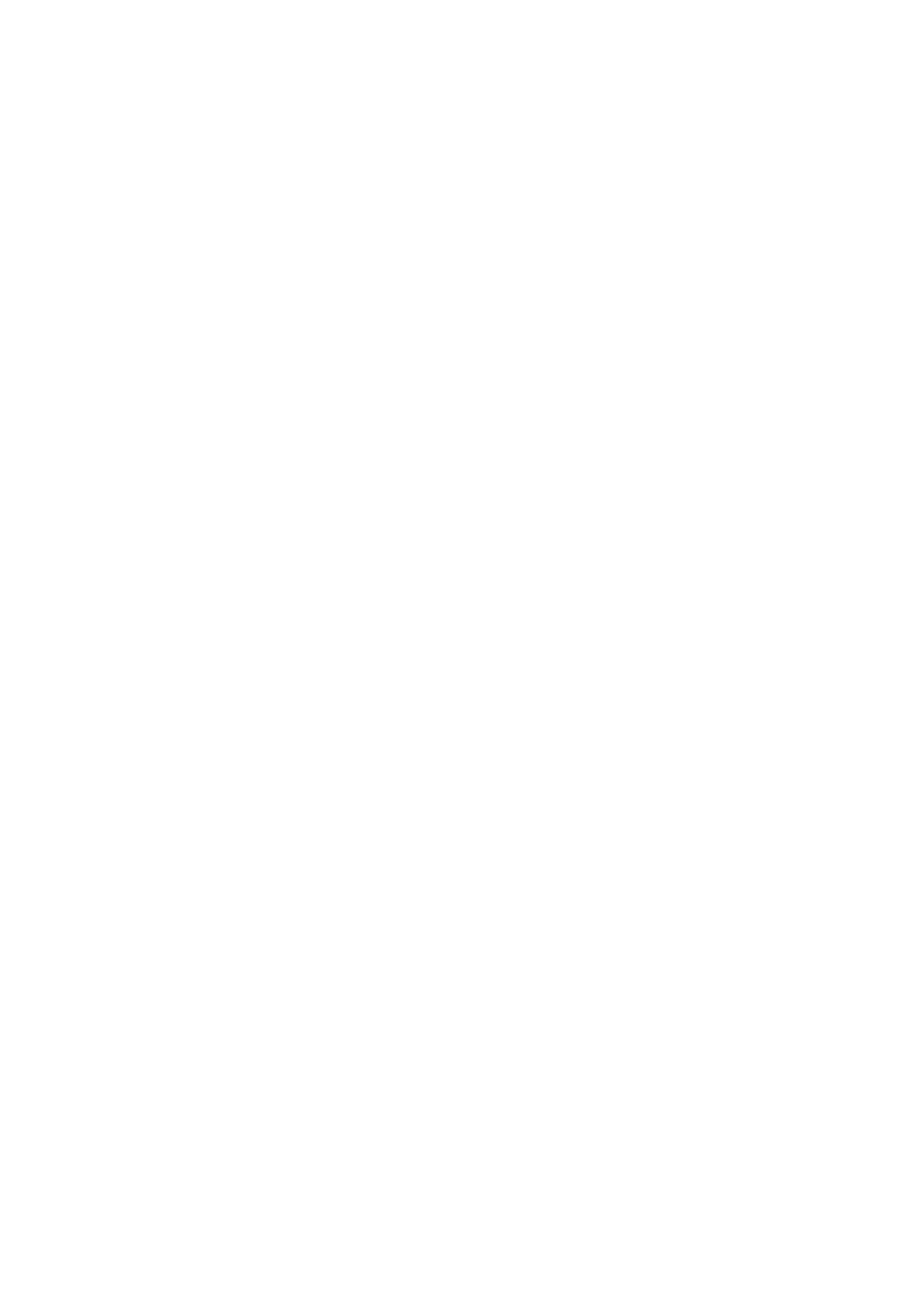# **TABLE OF CONTENTS 7 APRIL 2022**

**Business Page No.**

| 1. | <b>Meeting Conduct</b>  |                                                                                                       | 5  |
|----|-------------------------|-------------------------------------------------------------------------------------------------------|----|
|    |                         | 1.1 Karakia                                                                                           | 5  |
|    |                         | 1.2 Apologies                                                                                         | 5  |
|    | 1.3                     | <b>Conflict of Interest Declarations</b>                                                              | 5  |
|    |                         | <b>1.4 Confirmation of Minutes</b>                                                                    | 5  |
|    | 1.5                     | Items not on the Agenda                                                                               | 5  |
|    |                         | <b>1.6 Public Participation</b>                                                                       | 6  |
| 2. | <b>General Business</b> |                                                                                                       | 6  |
|    | 2.1                     | Name Change Proposal for the ASB Sport Centre                                                         | 6  |
|    | 2.2 <sub>2</sub>        | Trading and event sites on Wellington Town Belt and<br>reserves                                       | 8  |
|    | 2.3                     | 'Regulation of Residential Property Managers' -<br>Submission to Te Tūāpapa Kura Kāinga   Ministry of |    |
|    |                         | <b>Housing and Urban Development</b>                                                                  | 11 |
|    | $2.4^{\circ}$           | <b>Destination Skate Park Feasibility Study</b>                                                       | 12 |
|    | 2.5                     | <b>Forward Programme</b>                                                                              | 13 |
|    | 2.6                     | <b>Actions Tracking</b>                                                                               | 13 |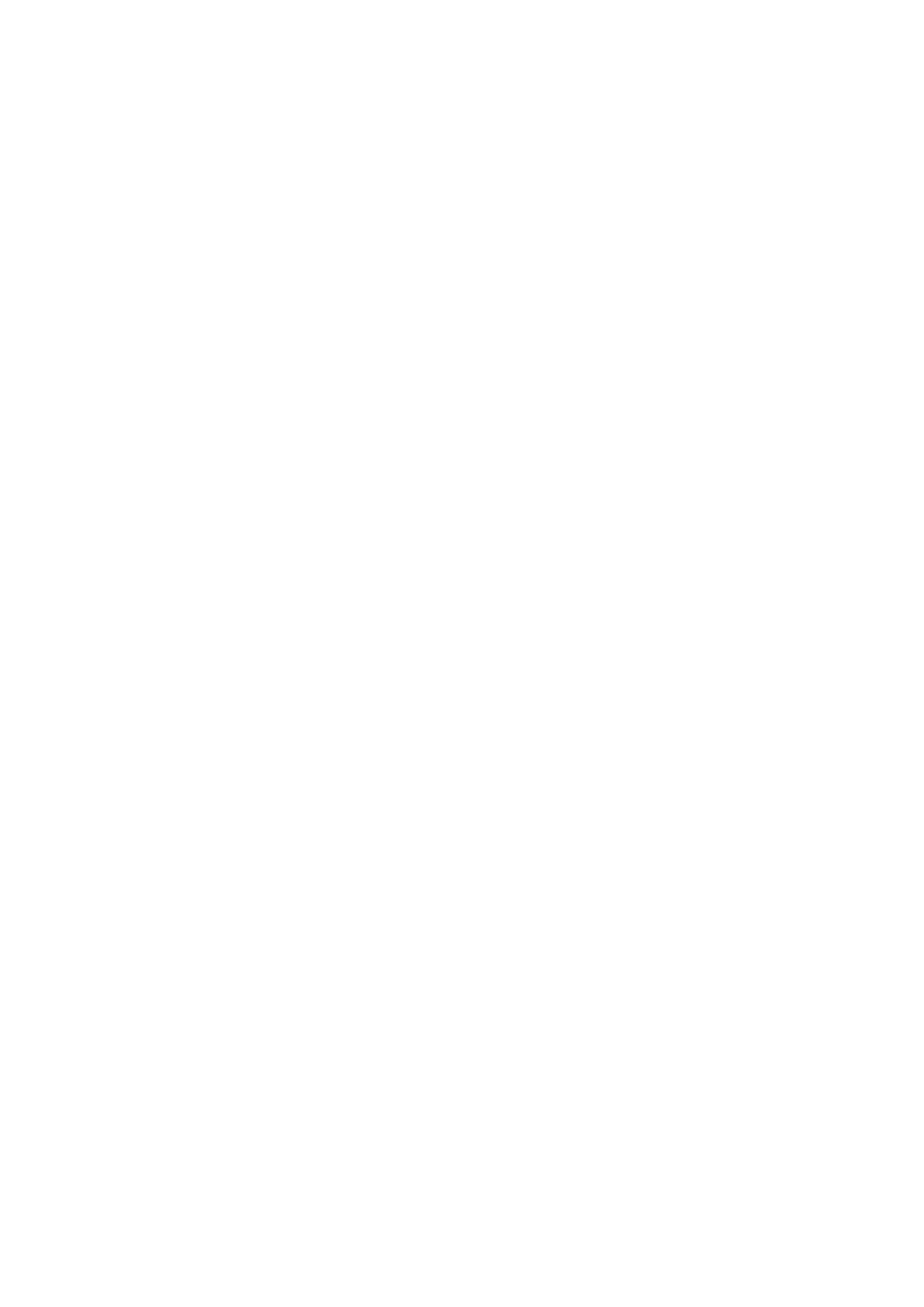# <span id="page-4-0"></span>**1. Meeting Conduct**

# **1.1 Karakia**

The Chairperson declared the meeting open at 9.31am and invited members to stand and read the following karakia to open the meeting.

**Whakataka te hau ki te uru, Whakataka te hau ki te tonga. Kia mākinakina ki uta, Kia mātaratara ki tai. E hī ake ana te atākura. He tio, he huka, he hauhū. Tihei Mauri Ora!**

Cease oh winds of the west and of the south Let the bracing breezes flow, over the land and the sea. Let the red-tipped dawn come with a sharpened edge, a touch of frost, a promise of a glorious day

# <span id="page-4-1"></span>**1.2 Apologies**

#### **Moved Councillor Day, seconded Councillor Matthews**

#### **Resolved**

That the Pūroro Rangaranga | Social, Cultural and Economic Committee:

Accept the apologies received from Councillor Young and Councillor Paul for absence, Councillor Rush for intermittent absence and Deputy mayor Free for lateness.

**Carried**

# <span id="page-4-2"></span>**1.3 Conflict of Interest Declarations**

No conflicts of interest were declared.

# <span id="page-4-3"></span>**1.4 Confirmation of Minutes**

#### **Moved Councillor Day, seconded Councillor Matthews**

#### **Resolved**

That the Pūroro Rangaranga | Social, Cultural and Economic Committee:

1. Approve the minutes of the Pūroro Rangaranga | Social, Cultural and Economic Committee Meeting held on 3 March 2022, having been circulated, that they be taken as read and confirmed as an accurate record of that meeting.

**Carried**

(Mayor Foster joined the meeting at 9.34am)

# <span id="page-4-4"></span>**1.5 Items not on the Agenda**

There were no items not on the agenda.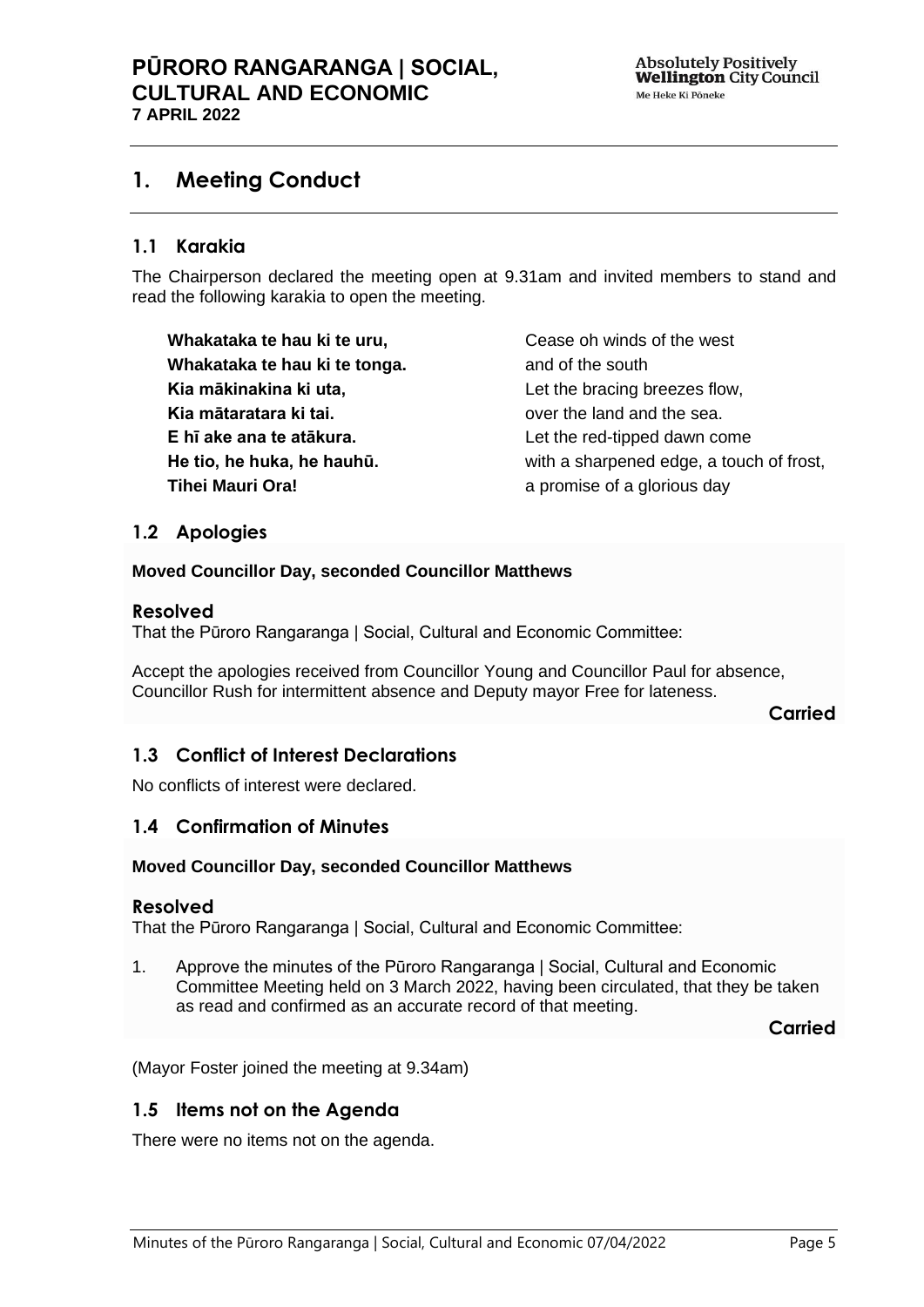# <span id="page-5-0"></span>**1.6 Public Participation**

## **1.6.1Max Olijnyk**

Max Olijnyk addressed the meeting regarding Item 2.3 Destination Skate Feasibility Study.

## **1.6.2David Read**

David Read addressed the meeting regarding the Destination Skate Feasibility Study.

## **1.6.3Melissa Warner**

Melissa Warner addressed the meeting regarding the Destination Skate Feasibility Study.

# **1.6.4Simon Hunt**

Simon Hunt addressed the meeting regarding the Destination Skate Feasibility Study.

## **1.6.5Merryn McAulay**

Merryn McAuley addressed the meeting regarding the Destination Skate Feasibility Study.

(Deputy Mayor Free joined the meeting at 9.49am) (Liz Kelly joined the meeting at 10.03am) (Councillor Calvert joined the meeting at 10:20am)

The meeting adjourned at 10.20am and resumed at 10.34am with the following members present: Councillor Day, Councillor Fitzsimons, Councillor Pannett, Councillor Foon, Councillor Matthews, Deputy Mayor Free, Councillor Calvert, Councillor Rush, Councillor Woolf, Councillor Condie, Mayor Foster, Councillor O'Neill and Liz Kelly.

# <span id="page-5-1"></span>**2. General Business**

Kura Moeahu addressed the meeting to explain the significance of the proposed name 'Akau Tangi' for the ASB Sports Centre.

# <span id="page-5-2"></span>**2.1 Name Change Proposal for the ASB Sport Centre**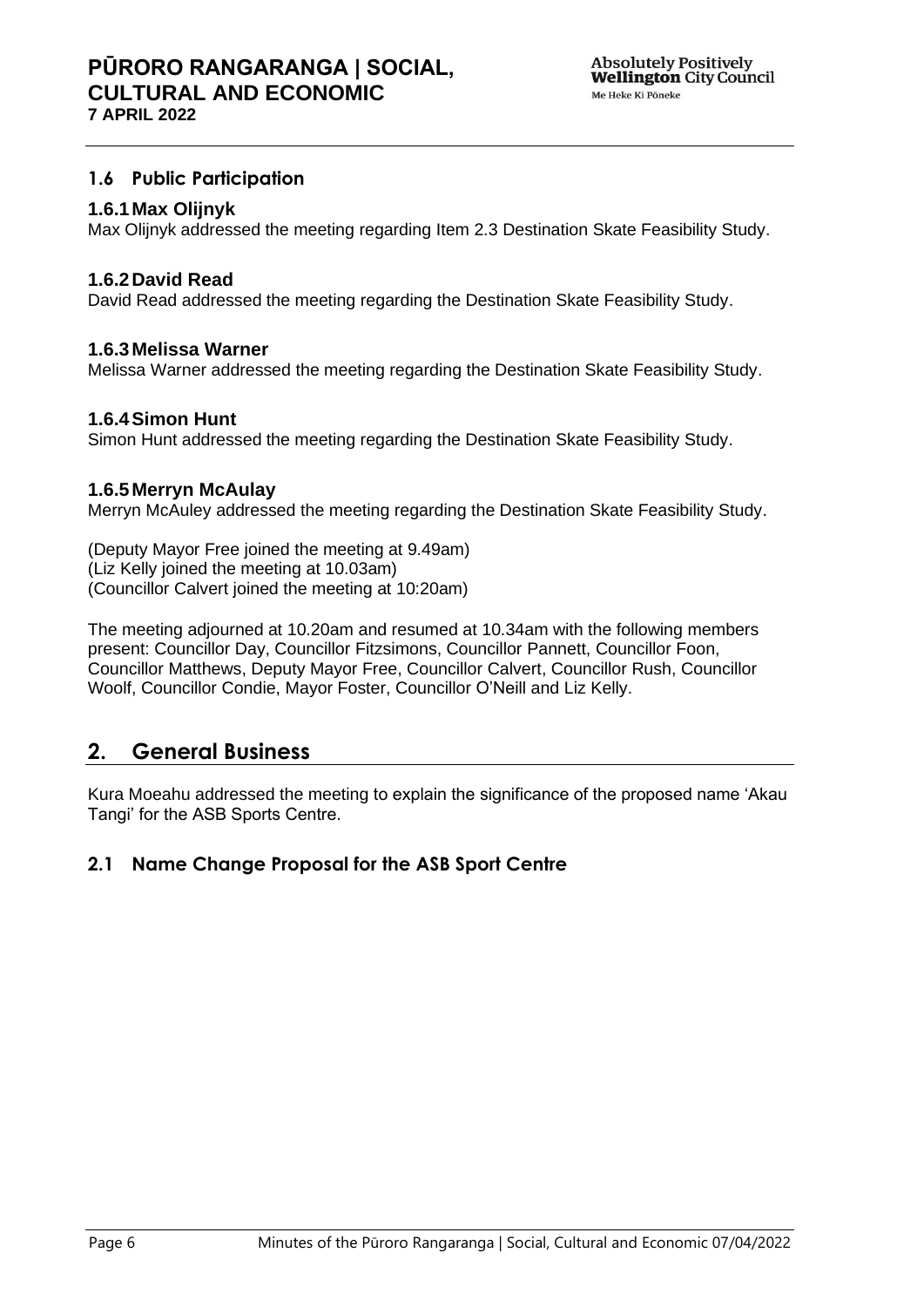# **PŪRORO RANGARANGA | SOCIAL, CULTURAL AND ECONOMIC 7 APRIL 2022**

### **Moved Councillor Day, seconded Liz Kelly**

## **Resolved**

That the Pūroro Rangaranga | Social, Cultural and Economic:

- 1) Receive the information.
- 2) Note that ASB Bank's naming rights sponsorship has ended and ASB have advised that they do not wish to renew.
- 3) Agree to rename the building 'Akau Tangi'.
- 4) Note the engagement with mana whenua in this process and acknowledge the support from Taranaki Whānau Ki Te Upoko o Te Ika and Te Rūnanganui o Te Āti Awa Ki Te Upoko o Te Ika a Māui.
- 5) Note that existing budgets will be reprioritised to update signage and collateral at the centre.

**Carried**

(Cr Rush left the meeting at 10:45am)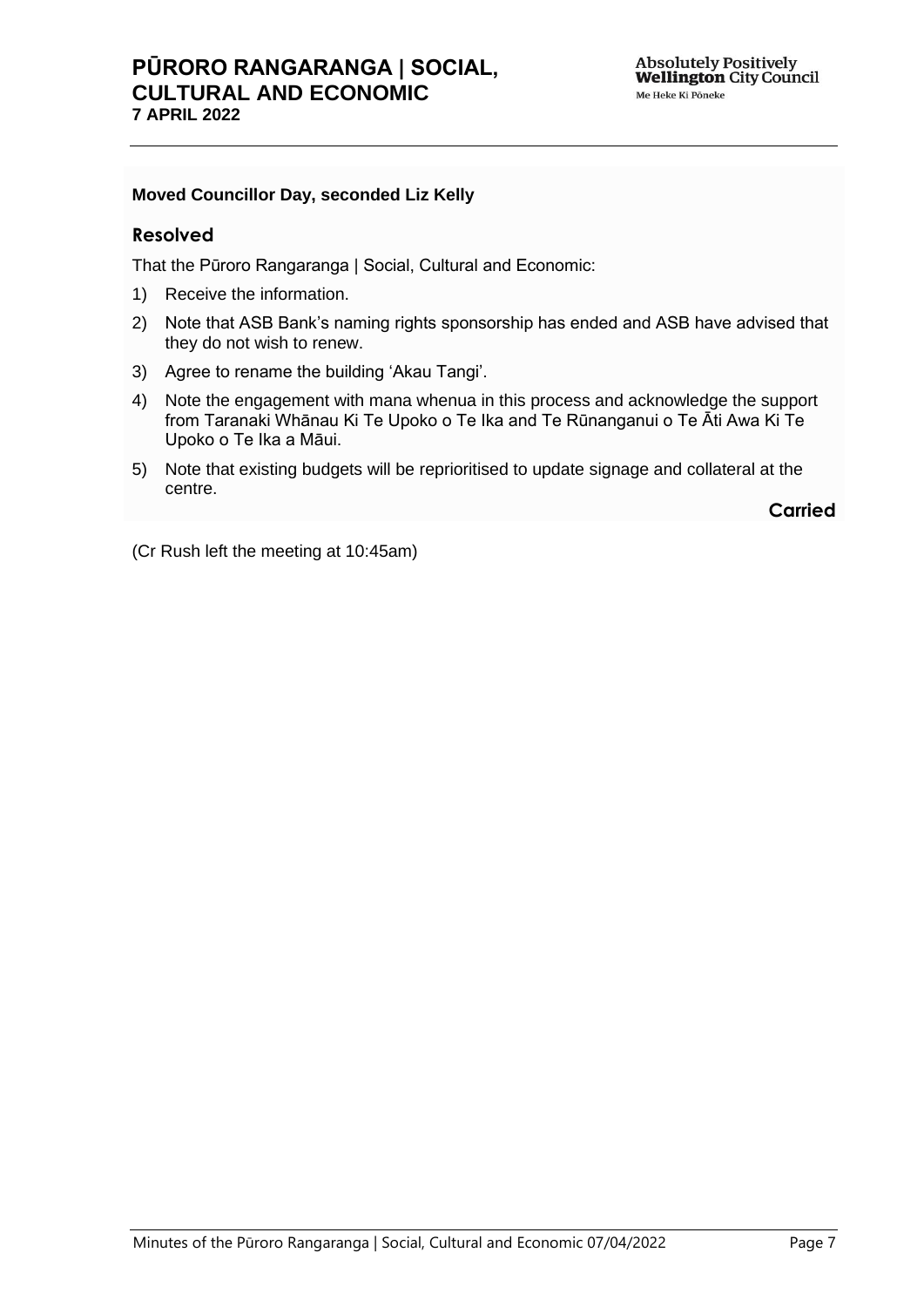# <span id="page-7-0"></span>**2.2 Trading and event sites on Wellington Town Belt and reserves**

#### **Moved Councillor Day, seconded Councillor Matthews** Resolved

That the Pūroro Rangaranga | Social, Cultural and Economic:

- 1) Receive the information.
- 2) Agree to the amended "pre-approved" trading and event activities and the identified locations on Wellington Town Belt land held under the Wellington Town Belt Act 2016 and reserve sites held under the Reserves Act 1977 for the new approval framework (as set out in **Attachment Four**).
- 3) Note that officers will set up a webpage on the Council website for continued notification to the public about any proposed and current licences operating on the Wellington Town Belt that have been approved by the Council.
- 4) Note that the Trading and Events in Public Places Policy (TEPPP) was adopted in November 2021 and will come into force in July 2022. Therefore, the new approval framework for the identified sites and activities will not take effect until that date.
- 5) Note that any related policy, management plans, website, and other Council documents will be updated to reflect the TEPPP changes and the new approval framework for the identified Wellington Town Belt and reserve land sites.
- 6) Delegate to the Chief Executive and the Chair or Deputy Chair of the Pūroro Rangaranga | Social, Cultural and Economic Committee the authority to revise the proposal to include any amendments agreed by the Pūroro Rangaranga | Social, Cultural and Economic Committee at this meeting, as well as any minor consequential edits.
- 7) Agree to review the approval framework in three years.

A division was called for, voting on which was as follows:

#### **For:**

Mayor Foster, Councillor Calvert, Councillor Condie, Councillor Day, Councillor Fitzsimons, Councillor Foon, Deputy Mayor Free, Liz Kelly, Councillor Matthews, Councillor O'Neill, Councillor Woolf

# **Against:**

Councillor Pannett Majority Vote: 11:1

**Carried**

#### **Moved Councillor Pannett, seconded Deputy Mayor Free the following amendment**

2) Agree to the amended "pre-approved" trading and event activities and the identified locations on Wellington Town Belt land held under the Wellington Town Belt Act 2016 and reserve sites held under the Reserves Act 1977 for the new approval framework (as set out in Attachment Four) with the exception of the three remaining Town Belt sites, all beaches and cemeteries.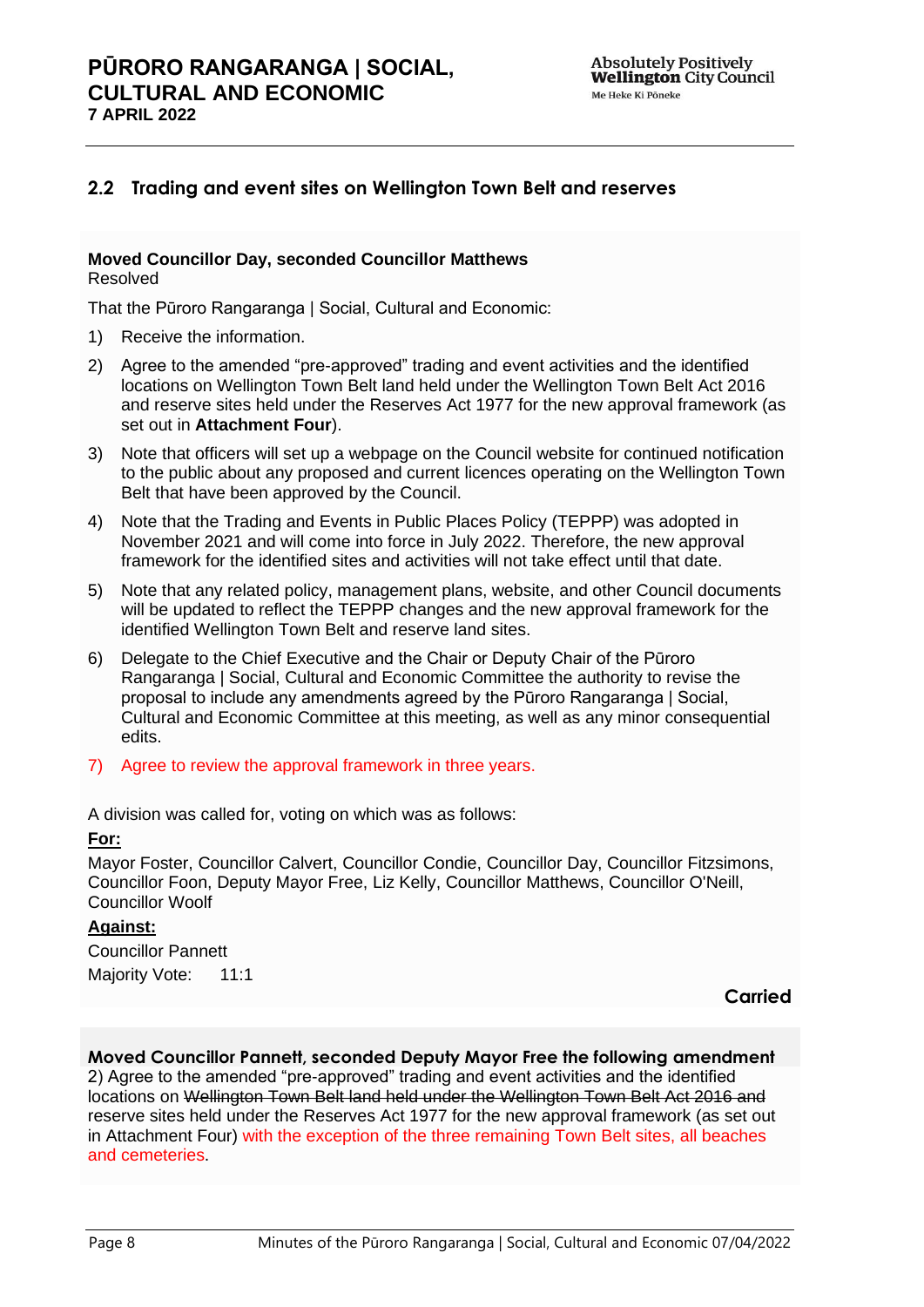A division was called for, voting on which was as follows: **For:**

Councillor Pannett

#### **Against:**

Mayor Foster, Councillor Calvert, Councillor Condie, Councillor Day, Councillor Fitzsimons, Councillor Foon, Deputy Mayor Free, Liz Kelly, Councillor Matthews, Councillor O'Neill, Councillor Woolf

3) Note that officers will set up a webpage on the Council website for continued notification to the public about any proposed and current licenses operating on the Wellington Town Belt that have been approved by the Council.

3) Agree that land under the Town Belt Act for business activities will be consulted on publicly under the current process rather than the new one.

A division was called for, voting on which was as follows: **For:**

Councillor Pannett, Deputy Mayor Free

#### **Against:**

Mayor Foster, Councillor Calvert, Councillor Condie, Councillor Day, Councillor Fitzsimons, Councillor Foon, Liz Kelly, Councillor Matthews, Councillor O'Neill, Councillor Woolf

```
Lost
```
**Lost**

3A) Agree that in line with the sustainable transport hierarchy that walkers will continue to have a high priority under the streamlined approval framework.

A division was called for, voting on which was as follows:

**For:**

Councillor Pannett, Deputy Mayor Free, Mayor Foster, Councillor Foon, Councillor O'Neill **Against:**

Councillor Calvert, Councillor Condie, Councillor Day, Councillor Fitzsimons, Liz Kelly, Councillor Matthews, Councillor Woolf

6) Note that any related policy, management plans, website, and other Council documents will be updated to reflect the TEPPP changes and the new approval framework for the identified Wellington Town Belt and reserve land sites noting that the relevant legislation takes precedence.

A division was called for, voting on which was as follows: **For:**

Councillor Pannett, Deputy Mayor Free, Mayor Foster **Against:**

Councillor Calvert, Councillor Condie, Councillor Day, Councillor Fitzsimons, Liz Kelly, Councillor Matthews, Councillor Foon, Councillor O'Neill, Councillor Woolf

**Lost**

#### 7) Agree to review the policy in three years.

A division was called for, voting on which was as follows:

#### **For:**

Councillor Pannett, Deputy Mayor Free, Mayor Foster, Councillor Condie, Liz Kelly, Councillor Fitzsimons, Councillor Foon, Councillor Woolf

# **Against:**

Councillor Calvert, Councillor Day, Councillor Matthews, Councillor O'Neill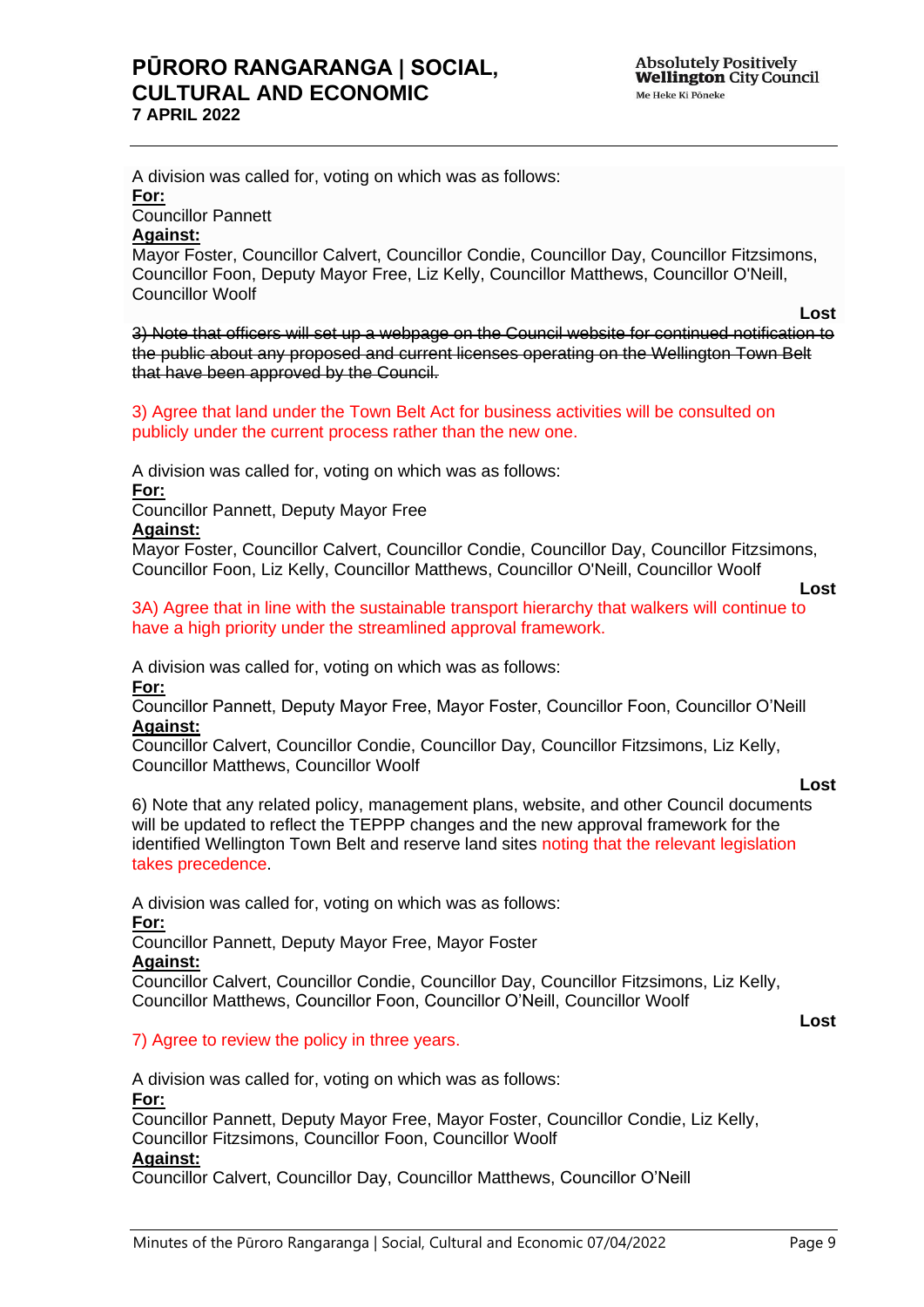**Carried** 

#### 8) Agree to remove all wording relating to a customer focused experience.

A division was called for, voting on which was as follows: **For:**

Councillor Pannett, Deputy Mayor Free

#### **Against:**

Mayor Foster, Councillor Calvert, Councillor Condie, Councillor Day, Councillor Fitzsimons, Councillor Foon, Liz Kelly, Councillor Matthews, Councillor O'Neill, Councillor Woolf

9) Agree to consult on any new land that is to be added to be covered by this Framework that is not reserve or Town Belt land.

A division was called for, voting on which was as follows:

**For:**

Councillor Pannett, Deputy Mayor Free

#### **Against:**

Mayor Foster, Councillor Calvert, Councillor Condie, Councillor Day, Councillor Fitzsimons, Councillor Foon, Liz Kelly, Councillor Matthews, Councillor O'Neill, Councillor Woolf

**Lost**

**Lost**

(Liz Kelly left the meeting at 12.52pm)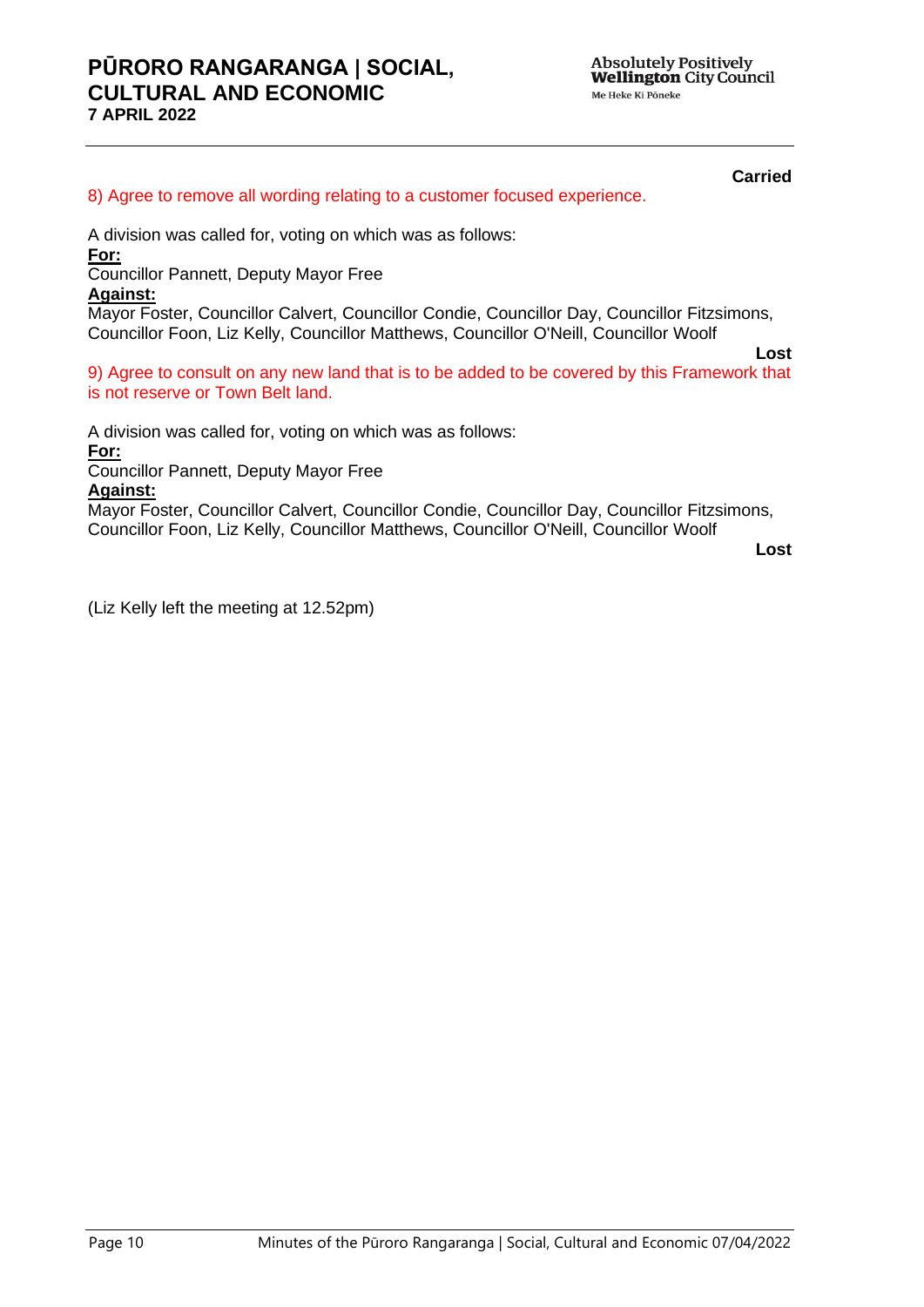# <span id="page-10-0"></span>**2.3 'Regulation of Residential Property Managers' – Submission to Te Tūāpapa Kura Kāinga | Ministry of Housing and Urban Development**

## **Moved Councillor Matthews, seconded Councillor Day**

# **Resolved**

That the Pūroro Rangaranga | Social, Cultural and Economic Committee:

- 1) Receive the information.
- 2) Approve the proposed submission **(Attachment Two)** to be submitted electronically to Te Tūāpapa Kura Kāinga - Ministry of Housing and Urban Development with the following changes:
	- a) Question 3 (a): Propose that all landlords should be required to undertake entrylevel training to learn the fundamentals before entering the business.
	- b) Question 3 (e): Remove the request that Wellington City Council should be eligible for an exemption from this regulatory regime.
	- c) Question 25(c): Remove the comment that the \$40,000 penalty for an individual seems 'too high'.
- 3) Delegate the Chief Executive and the Chair or Deputy Chair of the Pūroro Rangaranga | Social, Cultural and Economic Committee the authority to amend the submission to include any amendments agreed at this meeting and any minor consequential edits.

**Carried**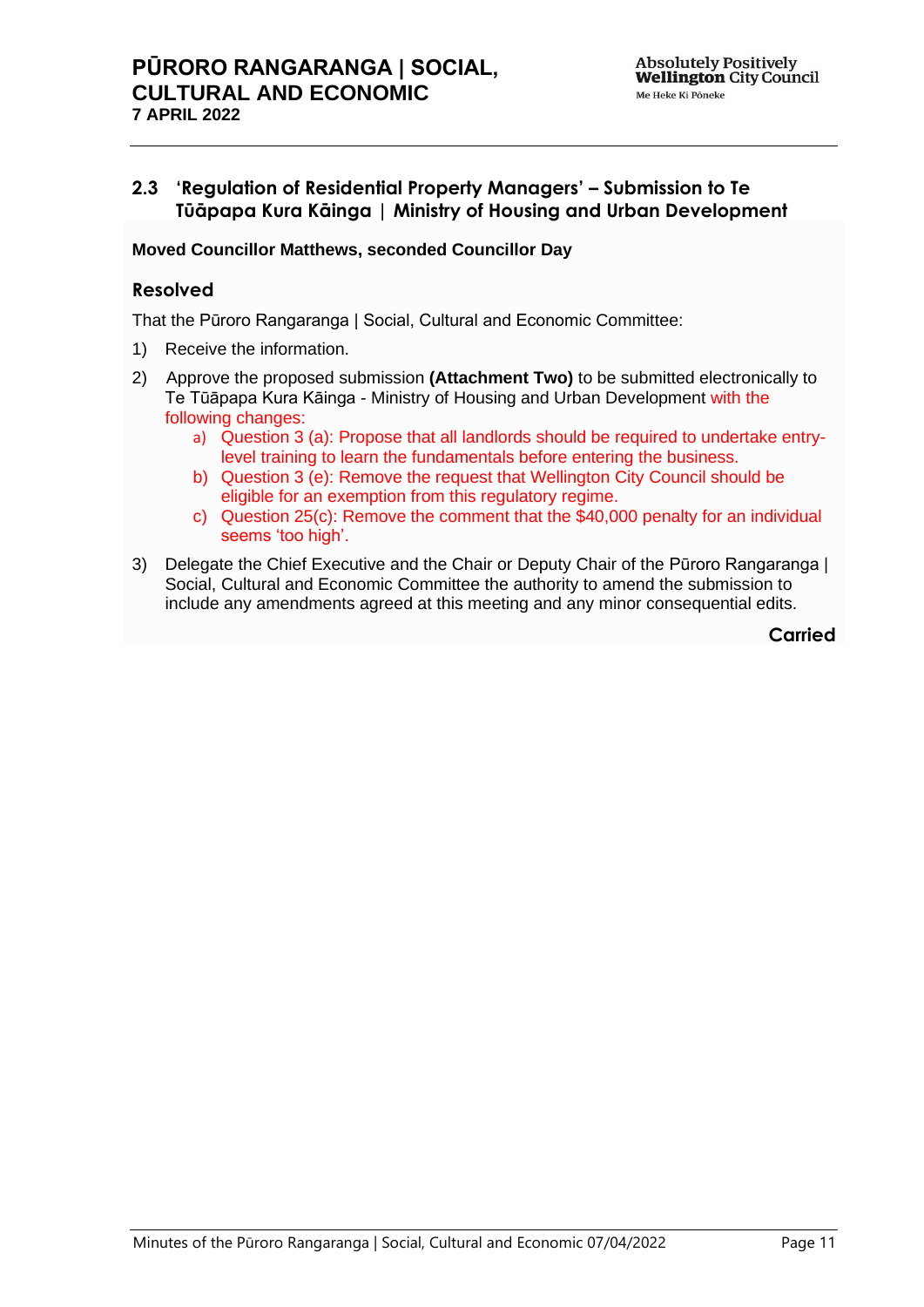# <span id="page-11-0"></span>**2.4 Destination Skate Park Feasibility Study**

### **Moved Councillor O'Neill, seconded Councillor Day**

## **Resolved**

That the Pūroro Rangaranga | Social, Cultural and Economic:

- 1) Receive the information.
- 2) Note that in the 2021-2024 Long Term Plan Council directed Officers to assess the feasibility and cost of a new Destination Skate Park and report back through the 22/23 Annual Plan process.
- 3) Note the findings of the Wellington Skate Feasibility Study, March 2022.
- 4) Note that Kilbirnie Park has been identified as the preferred location for a destination skate park in Wellington and that further discussion will take place with Taranaki Whānui around this site given that Kilbirnie Park is within a site of significance to mana whenua.
- 5) Note that a master plan will be developed for the Kilbirnie Park precinct in 22/23 which will guide development and investment priorities for the area.
- 6) Note that in February 2021 Council agreed to allocate a total of 1.5M from the Charles Plimmer Bequest to fund elements of the Kilbirnie Park masterplan that align with the intention of the bequest (to provide for beautification work). These funds are budgeted in the 23/24 (760K), 24/25 (370K) and 25/26 (370K) financial years.
- 7) Agree to recommend to the Annual Plan/Long Term Plan Committee that a further 5.64M of capital funding is budgeted in the 23/24 (2M) and 24/25 (3.64M) years for the development of a destination skate park.

**Carried**